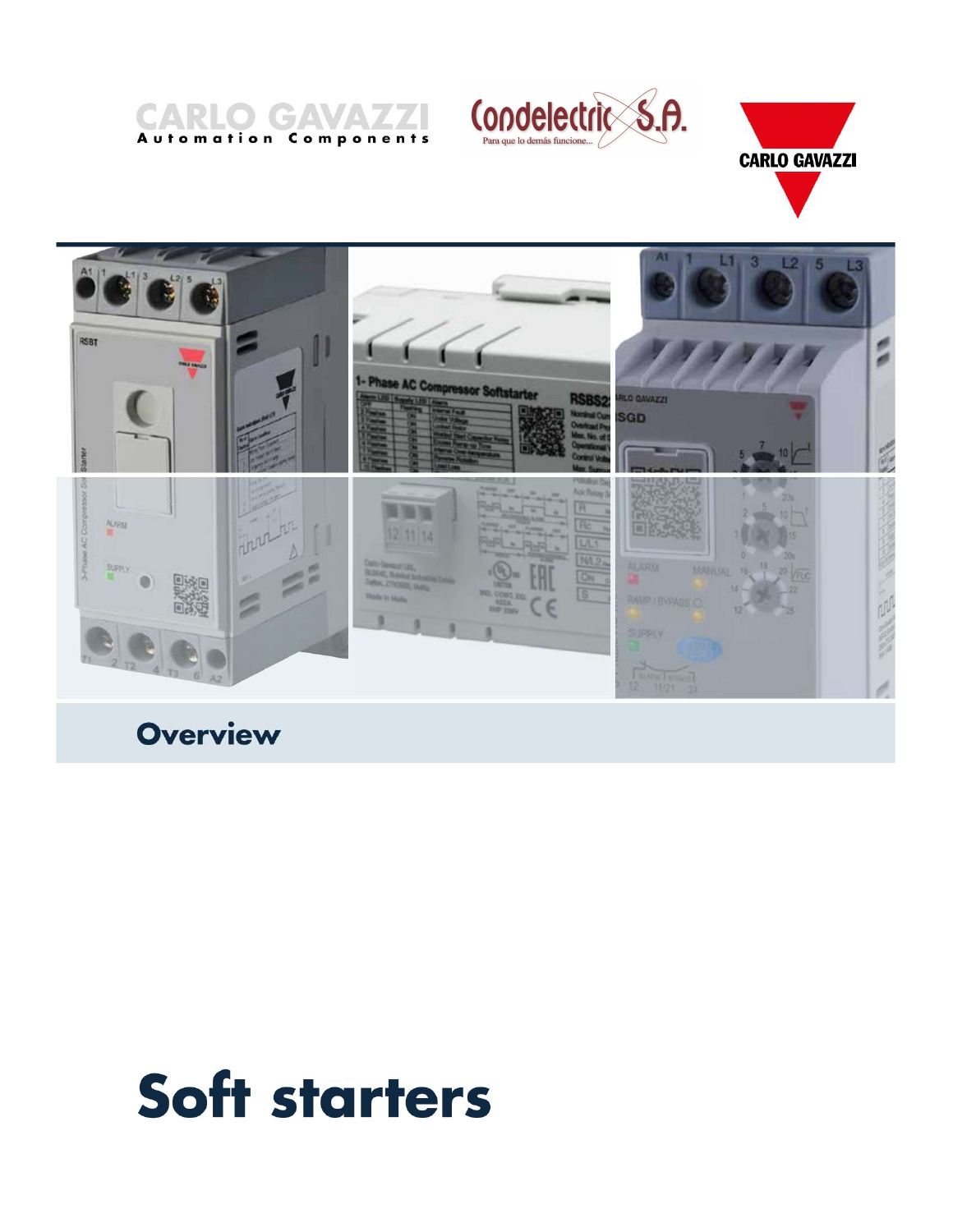# Soft starters **VIEW**

### Self-learning, intelligent diagnostics and easy to use







### New efficiency requirements for a.c induction motors (EU MEPS)

EU regulation EC 640/2009 related to minimum efficiency requirements for low voltage motors is being phased out and replaced by the EU 2019/1781.

The new regulation extends the requirement for motors with rated output power from 0.75kW to 1000 kW to reach the higher efficiency class IE 3.

As of July 2023, motors with rated power of >75kW and <200kW must even reach a the higher efficiency class of IE4.

### Challenges caused by high efficiency motors

High efficiency motors are designed to reduce losses during motor operation by reducing rotor resistance. As a consequence there is a considerable increase in the locked rotor current. Whereas starting an IE2 motor via direct on line (DOL) results in a starting current of about 6 times the motor rated current,

with IE3 motors starting current can be as high as 10 times. Such levels of starting current may cause increased machine stoppages due to tripping of protection circuits, oversizing of cables and fuses as well as disturbance on the voltage network.

### Minimising motor starting currents with soft starters

Carlo Gavazzi Soft Starters are already compatible with IE3 motors and can provide a typical 50% reduction with respect to a direct on line (DOL) start. A lower starting current avoids nuisance trips of prototection devices and reduces all the mechanical shocks experienced during motor starts. All this results in less machine stoppages and a longer lifetime for your motors.

### Unique benefits of Carlo Gavazzi Soft Starters



### Self-learning

Soft Starters integrate intelligent algorithms that adapt to the load requirements at every single start. As motors get old and/or the load requires

more torque during start, the soft starter automatically adjusts its internal parameters to keep your motors running.



### Current balancing

In the case of the two-phase controlled soft starters  $\left| \right. \bullet$ (RSGD, RSBD) the current imbalance is minimised to avoid nuisance tripping of protection devices.



### Fewer user adjustments

Thanks to the self-learning algorithm, our soft starters require minimal user adjustments. This results in quicker commissioning and avoids

field tampering.



### Real-time diagnostics

Our soft starters continuously deliver data via Modbus. The data related to the motor energy consumption, running hours as well as the soft

starter status can be used to diagnose malfunctions as well as quicker troubleshooting.

### Energy saving

The soft starters are internally bypassed thereby reducing heat dissipation within the electrical panel.

### More protection for your motors



By integrating additional monitoring functions, the soft starters can detect abnormal operating conditions to protect your motors.

CARLO GAVAZZI Automation Components. Specifications are subject to change without notice. Illustrations are for example only.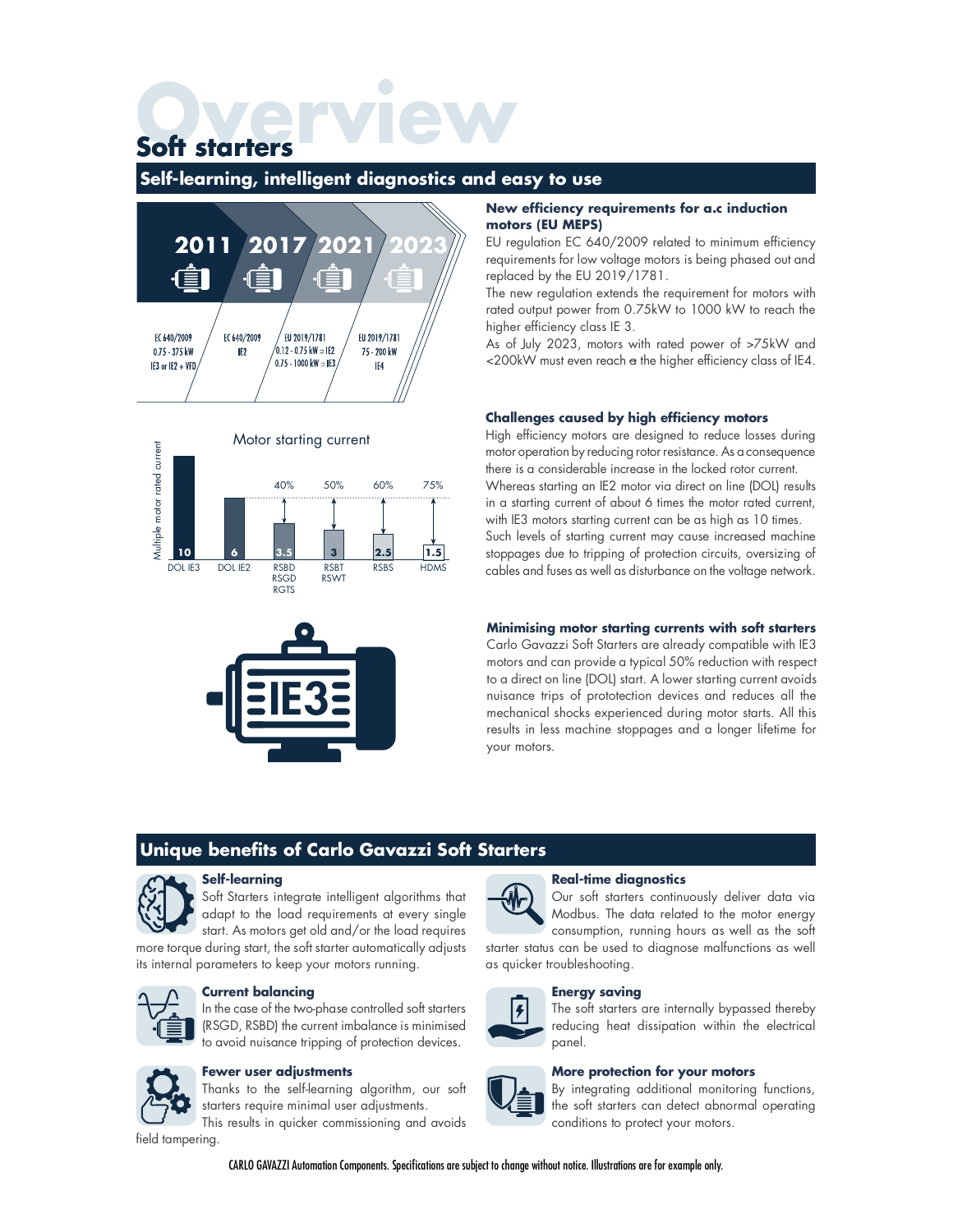

## Specification tables

|                             |                      |             |                         |                          |                      |                      |                       |                      |                         |                       |                      |                      |                      |                      | <b>CARLO GAVAZZI</b> |
|-----------------------------|----------------------|-------------|-------------------------|--------------------------|----------------------|----------------------|-----------------------|----------------------|-------------------------|-----------------------|----------------------|----------------------|----------------------|----------------------|----------------------|
|                             |                      |             |                         |                          |                      |                      |                       |                      |                         |                       |                      |                      |                      |                      |                      |
|                             |                      |             |                         |                          |                      |                      |                       |                      |                         |                       |                      |                      |                      |                      |                      |
| <b>Specification tables</b> |                      |             |                         |                          |                      |                      |                       |                      |                         |                       |                      |                      |                      |                      |                      |
|                             |                      |             |                         |                          |                      |                      |                       |                      | <b>Rated current</b>    |                       |                      |                      |                      |                      |                      |
| <b>Applications</b>         | Supply               |             | Series Voltage Range 12 |                          | 16                   | 25                   | 32                    | 37                   | 45                      | 55                    | 70                   | 85                   | 90                   | 95                   | 100                  |
|                             | 1-phase              | <b>RGTS</b> | 110 - 230 VAC           | $\overline{\phantom{a}}$ | $\blacktriangledown$ | $\blacktriangledown$ |                       |                      |                         |                       |                      |                      |                      |                      |                      |
| <b>General AC</b><br>motors | 3-phase              | <b>RSGD</b> | 220 - 600 VAC           | $\blacktriangledown$     | $\blacktriangledown$ | $\blacktriangledown$ | $\boldsymbol{\nabla}$ |                      | $\blacktriangledown$    | $\blacktriangledown$  | $\blacktriangledown$ | $\blacktriangledown$ |                      |                      | $\blacktriangledown$ |
|                             |                      | <b>HDMS</b> | 110 - 230 VAC ▼         |                          |                      | $\blacktriangledown$ | $\blacktriangledown$  | $\blacktriangledown$ |                         |                       |                      |                      |                      |                      |                      |
|                             | 1-phase              | <b>RSBS</b> | <b>230 VAC</b>          |                          |                      |                      | $\blacktriangledown$  |                      |                         |                       |                      |                      |                      |                      |                      |
| <b>Scroll</b>               |                      |             | 220 - 400 VAC           | $\blacktriangledown$     | $\blacktriangledown$ | $\blacktriangledown$ | $\blacktriangledown$  | $\blacktriangledown$ | $\overline{\mathbf{v}}$ |                       |                      |                      |                      |                      |                      |
| compressors                 |                      | <b>RSBD</b> | 220 - 600 VAC           |                          |                      |                      |                       |                      |                         | $\blacktriangledown$  | $\blacktriangledown$ |                      |                      | $\blacktriangledown$ |                      |
|                             | 3-phase              |             | 220 - 400 VAC           |                          | $\blacktriangledown$ | $\blacktriangledown$ | $\blacktriangledown$  |                      |                         |                       |                      |                      |                      |                      |                      |
|                             |                      | <b>RSBT</b> | 220 - 480 VAC           |                          |                      |                      |                       |                      |                         | $\blacktriangledown$  | $\blacktriangledown$ |                      |                      | $\blacktriangledown$ |                      |
| Pumps and<br>ventilators    | 3-phase              | <b>RSWT</b> | 220 - 600 VAC           | $\blacktriangledown$     | $\blacktriangledown$ | $\blacktriangledown$ | $\blacktriangledown$  | $\blacktriangledown$ | $\blacktriangledown$    | $\blacktriangledown$  | $\blacktriangledown$ |                      | $\blacktriangledown$ |                      |                      |
|                             |                      |             |                         |                          |                      | 1-phase              |                       |                      |                         |                       |                      | 3-phase              |                      |                      |                      |
| <b>Functions</b>            |                      |             |                         | <b>RGTS</b>              |                      | <b>HDMS</b>          |                       | <b>RSBS</b>          |                         | <b>RSGD</b>           | <b>RSWT</b>          |                      | <b>RSBD</b>          |                      | <b>RSBT</b>          |
|                             | Self-learning        |             |                         |                          |                      | $\blacktriangledown$ |                       |                      |                         | $\boldsymbol{\nabla}$ | $\blacktriangledown$ |                      | $\blacktriangledown$ |                      | $\blacktriangledown$ |
|                             | Current limit        |             |                         |                          |                      | $\blacktriangledown$ |                       | $\blacktriangledown$ |                         | $\blacktriangledown$  | $\blacktriangledown$ |                      | $\blacktriangledown$ |                      | $\blacktriangledown$ |
| Control method              | Current/voltage ramp |             |                         |                          | $\blacktriangledown$ |                      |                       |                      |                         | $\blacktriangledown$  | $\blacktriangledown$ |                      |                      |                      |                      |
|                             | Torque control       |             |                         |                          |                      |                      |                       |                      |                         | $\boldsymbol{\nabla}$ |                      |                      |                      |                      |                      |
| <b>Topology</b>             | Internal bypass      |             |                         |                          |                      | $\blacktriangledown$ |                       | $\blacktriangledown$ |                         | $\boldsymbol{\nabla}$ | $\blacktriangledown$ |                      | $\blacktriangledown$ |                      | $\blacktriangledown$ |
| Communication               | Modbus               |             |                         |                          |                      | $\circ$              |                       |                      |                         | $\circ$               |                      |                      |                      |                      | $\circ$              |
|                             | NFC                  |             |                         |                          |                      | $\blacktriangledown$ |                       |                      |                         |                       |                      |                      |                      |                      |                      |

| General AC                                                                                    |                          |             |                                                                                                                               |                      |                      |                      |                         |                      |                       |                       |                         |                      |                       |                                                                                                                                                                                                                                                                      |                      |
|-----------------------------------------------------------------------------------------------|--------------------------|-------------|-------------------------------------------------------------------------------------------------------------------------------|----------------------|----------------------|----------------------|-------------------------|----------------------|-----------------------|-----------------------|-------------------------|----------------------|-----------------------|----------------------------------------------------------------------------------------------------------------------------------------------------------------------------------------------------------------------------------------------------------------------|----------------------|
| motors                                                                                        | 3-phase                  | <b>RSGD</b> | 220 - 600 VAC                                                                                                                 | $\blacktriangledown$ | $\blacktriangledown$ | $\blacktriangledown$ | $\blacktriangledown$    |                      | $\blacktriangledown$  | $\blacktriangledown$  | $\blacktriangledown$    | $\blacktriangledown$ |                       |                                                                                                                                                                                                                                                                      | $\blacktriangledown$ |
|                                                                                               |                          | <b>HDMS</b> | 110 - 230 VAC                                                                                                                 | $\blacktriangledown$ |                      | $\blacktriangledown$ | $\blacktriangledown$    | $\blacktriangledown$ |                       |                       |                         |                      |                       |                                                                                                                                                                                                                                                                      |                      |
|                                                                                               | 1-phase                  | <b>RSBS</b> | <b>230 VAC</b>                                                                                                                |                      |                      |                      | $\blacktriangledown$    |                      |                       |                       |                         |                      |                       |                                                                                                                                                                                                                                                                      |                      |
| Scroll                                                                                        |                          |             | 220 - 400 VAC                                                                                                                 | $\blacktriangledown$ | $\blacktriangledown$ | $\blacktriangledown$ | $\blacktriangledown$    | $\blacktriangledown$ | $\boldsymbol{\nabla}$ |                       |                         |                      |                       |                                                                                                                                                                                                                                                                      |                      |
| compressors                                                                                   |                          | <b>RSBD</b> | 220 - 600 VAC                                                                                                                 |                      |                      |                      |                         |                      |                       | $\blacktriangledown$  | $\boldsymbol{\nabla}$   |                      |                       | $\blacktriangledown$                                                                                                                                                                                                                                                 |                      |
|                                                                                               | 3-phase                  |             | 220 - 400 VAC                                                                                                                 |                      | $\blacktriangledown$ | $\blacktriangledown$ | $\overline{\mathbf{v}}$ |                      |                       |                       |                         |                      |                       |                                                                                                                                                                                                                                                                      |                      |
|                                                                                               |                          | <b>RSBT</b> | 220 - 480 VAC                                                                                                                 |                      |                      |                      |                         |                      |                       | $\blacktriangledown$  | $\blacktriangledown$    |                      |                       | $\blacktriangledown$                                                                                                                                                                                                                                                 |                      |
| Pumps and<br>ventilators                                                                      | 3-phase                  | <b>RSWT</b> | 220 - 600 VAC                                                                                                                 | $\blacktriangledown$ | $\triangledown$      | $\blacktriangledown$ | $\blacktriangledown$    | $\blacktriangledown$ | $\blacktriangledown$  | $\blacktriangledown$  | $\overline{\mathbf{v}}$ |                      | $\boldsymbol{\nabla}$ |                                                                                                                                                                                                                                                                      |                      |
|                                                                                               |                          |             |                                                                                                                               |                      |                      | 1-phase              |                         |                      | 3-phase               |                       |                         |                      |                       |                                                                                                                                                                                                                                                                      |                      |
|                                                                                               |                          |             |                                                                                                                               |                      |                      |                      |                         |                      |                       |                       |                         |                      |                       |                                                                                                                                                                                                                                                                      |                      |
| <b>Functions</b>                                                                              |                          |             |                                                                                                                               | <b>RGTS</b>          |                      | <b>HDMS</b>          |                         | <b>RSBS</b>          |                       | <b>RSGD</b>           | <b>RSWT</b>             |                      | <b>RSBD</b>           |                                                                                                                                                                                                                                                                      |                      |
|                                                                                               | Self-learning            |             |                                                                                                                               |                      |                      | $\blacktriangledown$ |                         |                      |                       | $\blacktriangledown$  | $\blacktriangledown$    |                      | $\blacktriangledown$  |                                                                                                                                                                                                                                                                      |                      |
| Control method                                                                                | Current limit            |             |                                                                                                                               |                      |                      | $\blacktriangledown$ |                         | $\blacktriangledown$ |                       | $\blacktriangledown$  | $\blacktriangledown$    |                      | $\blacktriangledown$  |                                                                                                                                                                                                                                                                      |                      |
|                                                                                               | Current/voltage ramp     |             |                                                                                                                               | $\blacktriangledown$ |                      |                      |                         |                      |                       | $\boldsymbol{\nabla}$ | $\blacktriangledown$    |                      |                       |                                                                                                                                                                                                                                                                      |                      |
|                                                                                               | Torque control           |             |                                                                                                                               |                      |                      |                      |                         |                      |                       | $\blacktriangledown$  |                         |                      |                       |                                                                                                                                                                                                                                                                      |                      |
| <b>Topology</b>                                                                               | Internal bypass          |             |                                                                                                                               |                      |                      | $\blacktriangledown$ |                         | $\blacktriangledown$ |                       | $\blacktriangledown$  | $\blacktriangledown$    |                      | $\blacktriangledown$  |                                                                                                                                                                                                                                                                      |                      |
| Communication                                                                                 | Modbus                   |             |                                                                                                                               |                      |                      | $\circ$              |                         |                      |                       | $\circ$               |                         |                      |                       | <b>RSBT</b><br>$\blacktriangledown$<br>$\blacktriangledown$<br>$\blacktriangledown$<br>$\circ$<br>$\circ$<br>$\circ$<br>$\blacktriangledown$<br>$\blacktriangledown$<br>$\blacktriangledown$<br>$\blacktriangledown$<br>$\blacktriangledown$<br>$\blacktriangledown$ |                      |
|                                                                                               | <b>NFC</b>               |             |                                                                                                                               |                      |                      | $\blacktriangledown$ |                         |                      |                       |                       |                         |                      |                       |                                                                                                                                                                                                                                                                      |                      |
|                                                                                               | Fault indication         |             |                                                                                                                               |                      |                      | $\blacktriangledown$ |                         | $\blacktriangledown$ |                       | $\blacktriangledown$  | $\blacktriangledown$    |                      | $\blacktriangledown$  |                                                                                                                                                                                                                                                                      |                      |
| Digital<br>outputs                                                                            | Top of ramp              |             |                                                                                                                               |                      |                      | $\blacktriangledown$ |                         |                      |                       | $\blacktriangledown$  | $\blacktriangledown$    |                      | $\blacktriangledown$  |                                                                                                                                                                                                                                                                      |                      |
|                                                                                               | Run status indication    |             |                                                                                                                               |                      |                      |                      |                         |                      |                       | $\circ$               | $\circ$                 |                      |                       |                                                                                                                                                                                                                                                                      |                      |
|                                                                                               | Wrong phase sequence     |             |                                                                                                                               |                      |                      |                      |                         |                      |                       | $\blacktriangledown$  | $\blacktriangledown$    |                      | $\blacktriangledown$  |                                                                                                                                                                                                                                                                      |                      |
|                                                                                               | Over- and under-voltage  |             |                                                                                                                               |                      |                      | $\blacktriangledown$ |                         | $\blacktriangledown$ |                       | $\boldsymbol{\nabla}$ | $\blacktriangledown$    |                      | $\blacktriangledown$  |                                                                                                                                                                                                                                                                      |                      |
|                                                                                               | Phase loss (motor side)  |             |                                                                                                                               |                      |                      | $\blacktriangledown$ |                         | $\blacktriangledown$ |                       | $\blacktriangledown$  | $\blacktriangledown$    |                      |                       |                                                                                                                                                                                                                                                                      |                      |
| Monitoring                                                                                    | Locked rotor             |             |                                                                                                                               |                      |                      | $\blacktriangledown$ |                         | $\blacktriangledown$ |                       | $\blacktriangledown$  | $\blacktriangledown$    |                      | $\blacktriangledown$  |                                                                                                                                                                                                                                                                      |                      |
| functions                                                                                     | Over-temperature         |             |                                                                                                                               |                      |                      | $\blacktriangledown$ |                         | $\blacktriangledown$ |                       | $\blacktriangledown$  | $\blacktriangledown$    |                      | $\blacktriangledown$  |                                                                                                                                                                                                                                                                      |                      |
|                                                                                               | Motor overload           |             |                                                                                                                               |                      |                      | $\blacktriangledown$ |                         |                      |                       | $\blacktriangledown$  | $\blacktriangledown$    |                      | $\blacktriangledown$  |                                                                                                                                                                                                                                                                      |                      |
|                                                                                               | Supply voltage imbalance |             |                                                                                                                               |                      |                      |                      |                         |                      |                       | $\blacktriangledown$  | $\blacktriangledown$    |                      | $\blacktriangledown$  |                                                                                                                                                                                                                                                                      |                      |
|                                                                                               | Shorted power unit       |             |                                                                                                                               |                      |                      | $\blacktriangledown$ |                         | $\blacktriangledown$ |                       | $\boldsymbol{\nabla}$ | $\blacktriangledown$    |                      |                       |                                                                                                                                                                                                                                                                      |                      |
|                                                                                               | Thermistor (PTC) input   |             |                                                                                                                               |                      |                      |                      |                         |                      |                       | $\circ$               | $\circ$                 |                      |                       |                                                                                                                                                                                                                                                                      |                      |
| $\blacktriangledown$<br>Available<br>Optional or available on specific models only<br>$\circ$ |                          |             |                                                                                                                               |                      |                      |                      |                         |                      |                       |                       |                         |                      |                       |                                                                                                                                                                                                                                                                      |                      |
|                                                                                               |                          |             |                                                                                                                               |                      |                      |                      |                         |                      |                       |                       |                         |                      |                       |                                                                                                                                                                                                                                                                      |                      |
|                                                                                               |                          |             | CARLO GAVAZZI Automation Components. Specifications are subject to change without notice. Illustrations are for example only. |                      |                      |                      |                         |                      |                       |                       |                         |                      |                       |                                                                                                                                                                                                                                                                      |                      |
|                                                                                               |                          |             |                                                                                                                               |                      |                      |                      |                         |                      |                       |                       |                         |                      |                       |                                                                                                                                                                                                                                                                      |                      |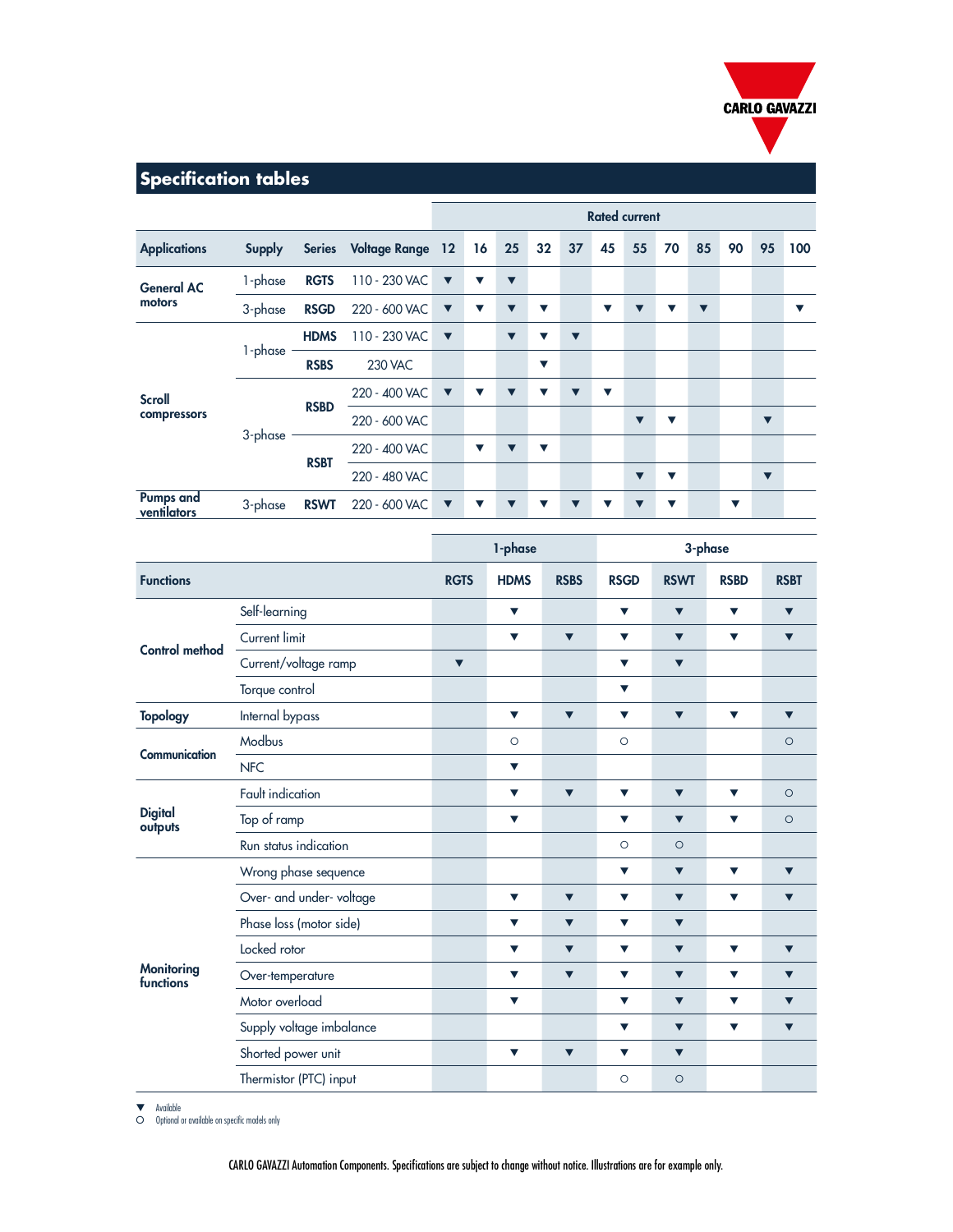# Soft starters **VIEW**

### RSWT - Centrifugal pump and ventilator soft starters

### Features

- Operational voltage: 220 600 VAC
- Rated operational current: 12 to 90 AAC<br>• Three phase controlled
- 
- Hybrid switching higher efficiency during operation
- Built-in diagnostic functions including electronic motor overload protection (Class 10)

Automatic detection of motors at full speed

To further minimise torque shocks on the motor shafts and couplings the RSWT automatically

detects when the motor is running at full speed. This functionality ensures that the internal bypass relays are only switched on when the motor current drops to a safe level thereby avoiding any electrical and mechanical surges during such a transition. Disturbances on the electrical network are eliminated and motor lifetime is prolonged.

- Relay outputs for fault indication and top of ramp
- Number of starts/hr: 20

condition

- Easy to configure: only 3 adjustments required
- Compact dimensions

Reduces water hammering in water pumps RSWT's self-learning algorithm is active at every pump start and also during pump stopping. At every start and stop, the soft starter monitors

variables such as voltage and current and automatically modifies its internal parameters to smoothen the ramp profile thereby eliminating pressure shocks.



### Protects your pumps under all conditions

Functionality of RSWT goes beyond soft starting. Through a set of smart monitoring functions, RSWT continuously checks a set of critical

variables to signal any abnormal conditions. Some of these functions include wrong phase sequence, current imbalance and electronic motor overload protection.



Minimises electrical and mechanical stresses The RSWT controls the current on all the 3 phases. This control method ensures best in class current reduction and also eliminates current



| network are eliminated and motor lifetime is prolonged. | runchonumy ensures murinie miernur bypuss reiuys ure only<br>switched on when the motor current drops to a safe level<br>thereby avoiding any electrical and mechanical surges<br>during such a transition. Disturbances on the electrical | $\sim$ correlii regociioni gilgi giso elimingles correlii<br>imbalance. The maximum current during start is limited to<br>3.5 times the full load current (FLC) setting. With a ramp-up<br>setting range up to 20 sec, both low and medium inertia fans<br>can be smoothly started with the RSWT. |                               |  |  |  |  |
|---------------------------------------------------------|--------------------------------------------------------------------------------------------------------------------------------------------------------------------------------------------------------------------------------------------|---------------------------------------------------------------------------------------------------------------------------------------------------------------------------------------------------------------------------------------------------------------------------------------------------|-------------------------------|--|--|--|--|
|                                                         |                                                                                                                                                                                                                                            |                                                                                                                                                                                                                                                                                                   |                               |  |  |  |  |
|                                                         | RSWT 45 mm                                                                                                                                                                                                                                 | RSWT 75 mm                                                                                                                                                                                                                                                                                        | <b>RSWT 120 mm</b>            |  |  |  |  |
| Housing (H x W x D)                                     | Up to 16 A: 130 x 45 x 105 mm<br>25 A: 150 x 45 x 105 mm                                                                                                                                                                                   | 180 x 75 x 221 mm                                                                                                                                                                                                                                                                                 | 180 x 120 x 221 mm            |  |  |  |  |
| Starts per hour                                         | 20                                                                                                                                                                                                                                         | 20                                                                                                                                                                                                                                                                                                | 20                            |  |  |  |  |
| Controlled phases                                       |                                                                                                                                                                                                                                            | 3                                                                                                                                                                                                                                                                                                 | 3                             |  |  |  |  |
| Internally bypassed                                     | Yes                                                                                                                                                                                                                                        | Yes                                                                                                                                                                                                                                                                                               | Yes                           |  |  |  |  |
| Relay outputs                                           |                                                                                                                                                                                                                                            | 3                                                                                                                                                                                                                                                                                                 | 3                             |  |  |  |  |
| PTC input                                               | No                                                                                                                                                                                                                                         | Yes                                                                                                                                                                                                                                                                                               | Yes                           |  |  |  |  |
| Integrated overload protection (Class 10)               | Yes                                                                                                                                                                                                                                        | Yes                                                                                                                                                                                                                                                                                               | Yes                           |  |  |  |  |
| Approvals                                               | CE - cULus Listed - CCC - EAC                                                                                                                                                                                                              | CE - cULus Listed - CCC - EAC                                                                                                                                                                                                                                                                     | CE - cULus Listed - CCC - EAC |  |  |  |  |
| <b>SELECTION GUIDE</b>                                  | RSWT XX YY ZZ V10                                                                                                                                                                                                                          | RSWT XX YY ZZ V11 J                                                                                                                                                                                                                                                                               | RSWT XX YY ZZ V111            |  |  |  |  |
| <b>XX Operational voltage</b>                           | 40 220 - 400 VAC - 50 / 60 Hz                                                                                                                                                                                                              | 40 220 - 400 VAC - 50 / 60 Hz                                                                                                                                                                                                                                                                     | 40 220 - 400 VAC - 50 / 60 Hz |  |  |  |  |
|                                                         | 60 220 - 600 VAC - 50 / 60 Hz                                                                                                                                                                                                              | 60 220 - 600 VAC - 50 / 60 Hz                                                                                                                                                                                                                                                                     | 60 220 - 600 VAC - 50 / 60 Hz |  |  |  |  |
|                                                         | 12 AAC                                                                                                                                                                                                                                     | 32 AAC                                                                                                                                                                                                                                                                                            | 70 AAC                        |  |  |  |  |
| <b>YY Rated current</b>                                 | 16 AAC                                                                                                                                                                                                                                     | 37 AAC                                                                                                                                                                                                                                                                                            | <b>90 AAC</b>                 |  |  |  |  |
|                                                         | 25 AAC                                                                                                                                                                                                                                     | 45 AAC                                                                                                                                                                                                                                                                                            |                               |  |  |  |  |
|                                                         |                                                                                                                                                                                                                                            | 55 AAC                                                                                                                                                                                                                                                                                            |                               |  |  |  |  |
| ZZ Control voltage [RSWT40]                             | FO 24 VAC / DC                                                                                                                                                                                                                             | FO 24 VAC / DC                                                                                                                                                                                                                                                                                    | FO 24 VAC / DC                |  |  |  |  |
|                                                         | EO 110 - 400 VAC                                                                                                                                                                                                                           | EO 110 - 400 VAC                                                                                                                                                                                                                                                                                  | EO 110 - 400 VAC              |  |  |  |  |
| ZZ Control & supply voltage [RSWT60]                    | FF 24 VAC/DC                                                                                                                                                                                                                               | FF 24 VAC/DC                                                                                                                                                                                                                                                                                      | FF 24 VAC/DC                  |  |  |  |  |
|                                                         | GG 100 - 240 VAC                                                                                                                                                                                                                           | GG 100 - 240 VAC                                                                                                                                                                                                                                                                                  | GG 100 - 240 VAC              |  |  |  |  |
| J Fan                                                   | without fan                                                                                                                                                                                                                                | with fan                                                                                                                                                                                                                                                                                          | with fan                      |  |  |  |  |
|                                                         |                                                                                                                                                                                                                                            | 0 without fan                                                                                                                                                                                                                                                                                     |                               |  |  |  |  |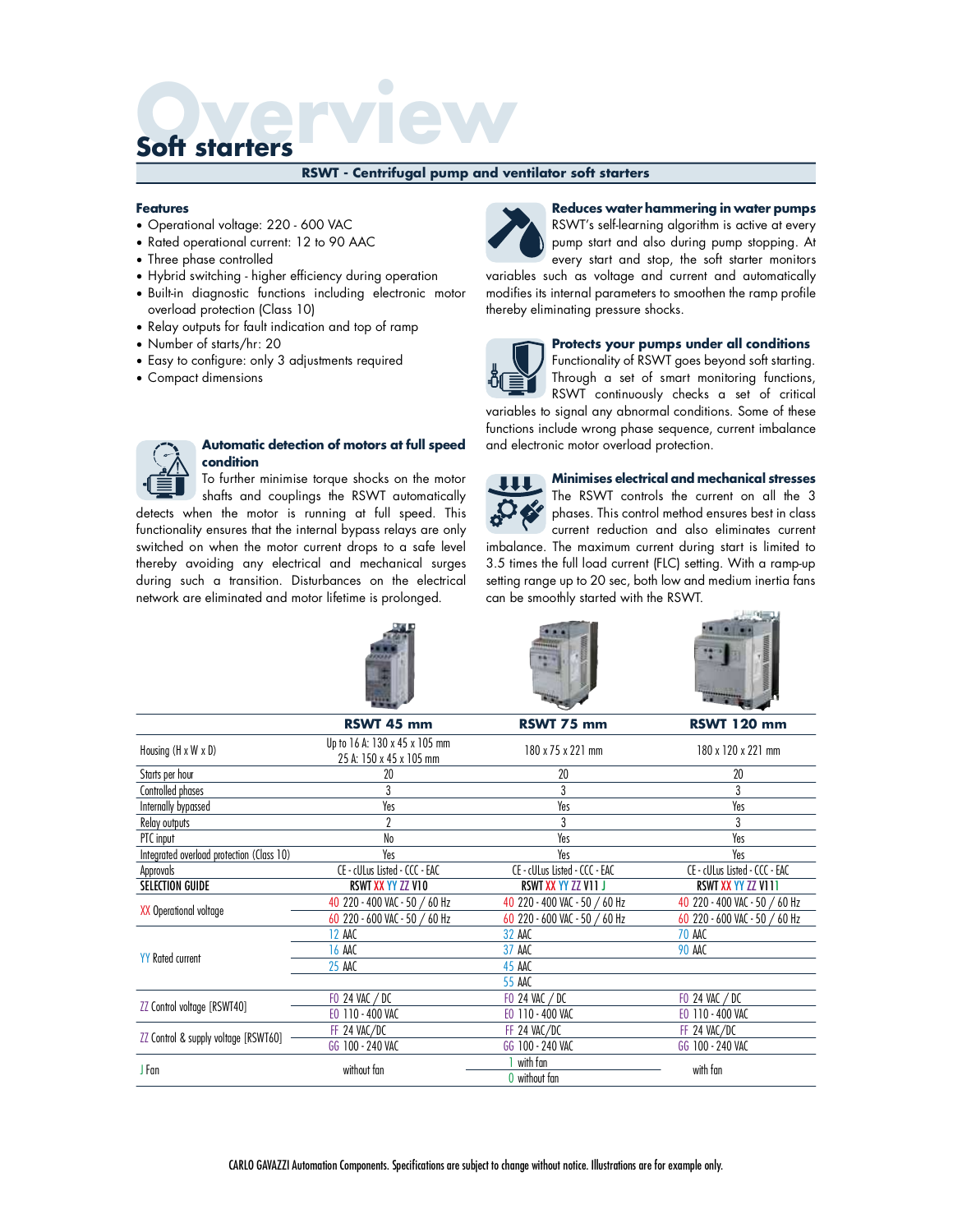# Soft starters

### RSGD - General purpose soft starters

### Features

- Operational voltage: 220 600 VAC
- Rated operational current: 12 to 100 AAC
- Two-phase controlled
- Hybrid switching higher efficiency during operation
- Current balancing for improved load stability at start/stop
- Condition monitoring through Modbus RTU port Electronic motor overload protection (Class 10)
- 
- Fully configurable via Modbus
- Torque control during soft stop
- Easy to configure: only 3 adjustments required
- Compact dimensions



### Adapts to load conditions to optimise motor starts

The RSGD uses a proprietary self-learning algorithm that adjusts the internal start parameters according to the load requirements. Whether

the load connected to the motor shaft is low torque or high inertia, the RSGD is able to adjust the parameters at every start resulting in smoother motor starts under any load condition.



### Improves load stability with current balancing

The RSGD minimises motor audible noise during starts by balancing the currents on the motor phases. As a result the motor starts much smoother and voltage disturbances are also minimised reducing the possibility of trips on the fuses and circuit breakers.



### Monitors motor performance in real time

The integration of the serial communication allows the RSGD to exchange real-time data with the machine PLC. Data includes electrical variables as well as fault indication.

Such data can be very useful during commissioning, during troubleshooting and preventive maintenance activities.



Stops pumps smoothly with torque control The RSGD uses torque control as the default

soft stop. Torque control monitors both voltage and current to ensure that the motor performs a constant deceleration. This advanced approach eliminates pressure shocks and avoids water hammering.

| $sum$ is low lorger of fight<br>ist the parameters at every<br>or starts under any load | pressure shocks and avoids water hammering.                            | and correling cristic line increased beliefing<br>constant deceleration. This advanced approach eliminates |  |
|-----------------------------------------------------------------------------------------|------------------------------------------------------------------------|------------------------------------------------------------------------------------------------------------|--|
|                                                                                         |                                                                        |                                                                                                            |  |
| <b>RSGD 45mm V.200</b>                                                                  | <b>RSGD 45mm V.210</b>                                                 | <b>RSGD 75mm</b>                                                                                           |  |
| Up to 32 AAC: 106 x 45 x 125 mm<br>45 AAC: 130 x 45 x 125 mm                            | Up to 25 AAC: 106 x 45 x 125 mm<br>32 AAC to 45 AAC: 130 x 45 x 125 mm | 45 / 55 / 70 / 85 AAC: 170 x 75 x 180 mm<br>100 AAC: 221 x 75 x 180 mm                                     |  |
| Up to 20                                                                                | Up to 20                                                               |                                                                                                            |  |

| condition.                                      |                                                              |                                                                        |                                                                        |
|-------------------------------------------------|--------------------------------------------------------------|------------------------------------------------------------------------|------------------------------------------------------------------------|
|                                                 |                                                              |                                                                        |                                                                        |
|                                                 | <b>RSGD 45mm V.200</b>                                       | <b>RSGD 45mm V.210</b>                                                 | <b>RSGD 75mm</b>                                                       |
| Housing $(H \times W \times D)$                 | Up to 32 AAC: 106 x 45 x 125 mm<br>45 AAC: 130 x 45 x 125 mm | Up to 25 AAC: 106 x 45 x 125 mm<br>32 AAC to 45 AAC: 130 x 45 x 125 mm | 45 / 55 / 70 / 85 AAC: 170 x 75 x 180 mm<br>100 AAC: 221 x 75 x 180 mm |
| Starts per hour (@ rated conditions)            | Up to 20                                                     | Up to 20                                                               | 10                                                                     |
| Controlled phases                               | $\boldsymbol{\eta}$                                          |                                                                        | $\overline{2}$                                                         |
| Internally bypassed                             | Yes                                                          | Yes                                                                    | Yes                                                                    |
| Relay outputs                                   | $\overline{2}$                                               | $\overline{2}$                                                         | 3                                                                      |
| PTC input                                       | No                                                           | No                                                                     | Yes                                                                    |
| Electronic motor overload protection (Class 10) | No                                                           | Yes                                                                    | Yes                                                                    |
| Modbus RTU                                      | N <sub>0</sub>                                               | No                                                                     | Yes                                                                    |
| Approvals                                       | CE - cULus listed - CCC - EAC                                | CE - cULus listed - CCC - EAC                                          | CE - cULus listed - CCC - EAC                                          |
| <b>SELECTION GUIDE</b>                          | RSGD XX YY ZZ V K 200                                        | RSGD XX YY ZZ V K 210                                                  | RSGD XX YY ZZ V X 31 J C                                               |
| <b>XX</b> Operational voltage                   | 40 220 - 400 VAC 50 / 60 Hz                                  | 40 220 - 400 VAC 50 / 60 Hz                                            | 40 220 - 400 VAC 50 / 60 Hz                                            |
|                                                 | 60 220 - 600 VAC 50 / 60 Hz                                  | 60 220 - 600 VAC 50 / 60 Hz                                            | 60 220 - 600 VAC 50 / 60 Hz                                            |
|                                                 | <b>12 AAC</b>                                                | <b>12 AAC</b>                                                          | <b>55 AAC</b>                                                          |
|                                                 | <b>16 AAC</b>                                                | <b>16 AAC</b>                                                          | <b>70 AAC</b>                                                          |
| <b>YY Rated current</b>                         | <b>25 AAC</b>                                                | <b>25 AAC</b>                                                          | <b>85 AAC</b>                                                          |
|                                                 | <b>32 AAC</b>                                                | <b>32 AAC</b>                                                          | <b>100 AAC</b>                                                         |
|                                                 | <b>45 AAC</b>                                                | <b>45 AAC</b>                                                          |                                                                        |
| ZZ Control voltage [RSGD40]                     | <b>FO</b> 24 VAC/DC                                          | FO 24 VAC / DC                                                         | FO 24 VAC / DC                                                         |
|                                                 | FO 110 - 400 VAC                                             | FO 110 - 400 VAC                                                       | FO 110 - 400 VAC                                                       |
| ZZ Control & supply voltage [RSGD60]            | FF 24 VAC/DC                                                 | FF 24 VAC/DC                                                           | FF 24 VAC/DC                                                           |
|                                                 | GG 100 - 240 VAC                                             | GG 100 - 240 VAC                                                       | GG 100 - 240 VAC                                                       |
| <b>K</b> Heatsink                               | D No heatsink [12/16/25/32 AAC] models                       | D No heatsink [12 / 16 AAC] models                                     | X External heatsink                                                    |
|                                                 | X External heatsink [45 AAC] models                          | External heatsink [25/32/45 AAC] models                                |                                                                        |
| J Fan                                           | without fan                                                  | without fan                                                            | with fan [100 AAC models only]                                         |
|                                                 |                                                              |                                                                        | 0 without fan                                                          |

CARLO GAVAZZI Automation Components. Specifications are subject to change without notice. Illustrations are for example only.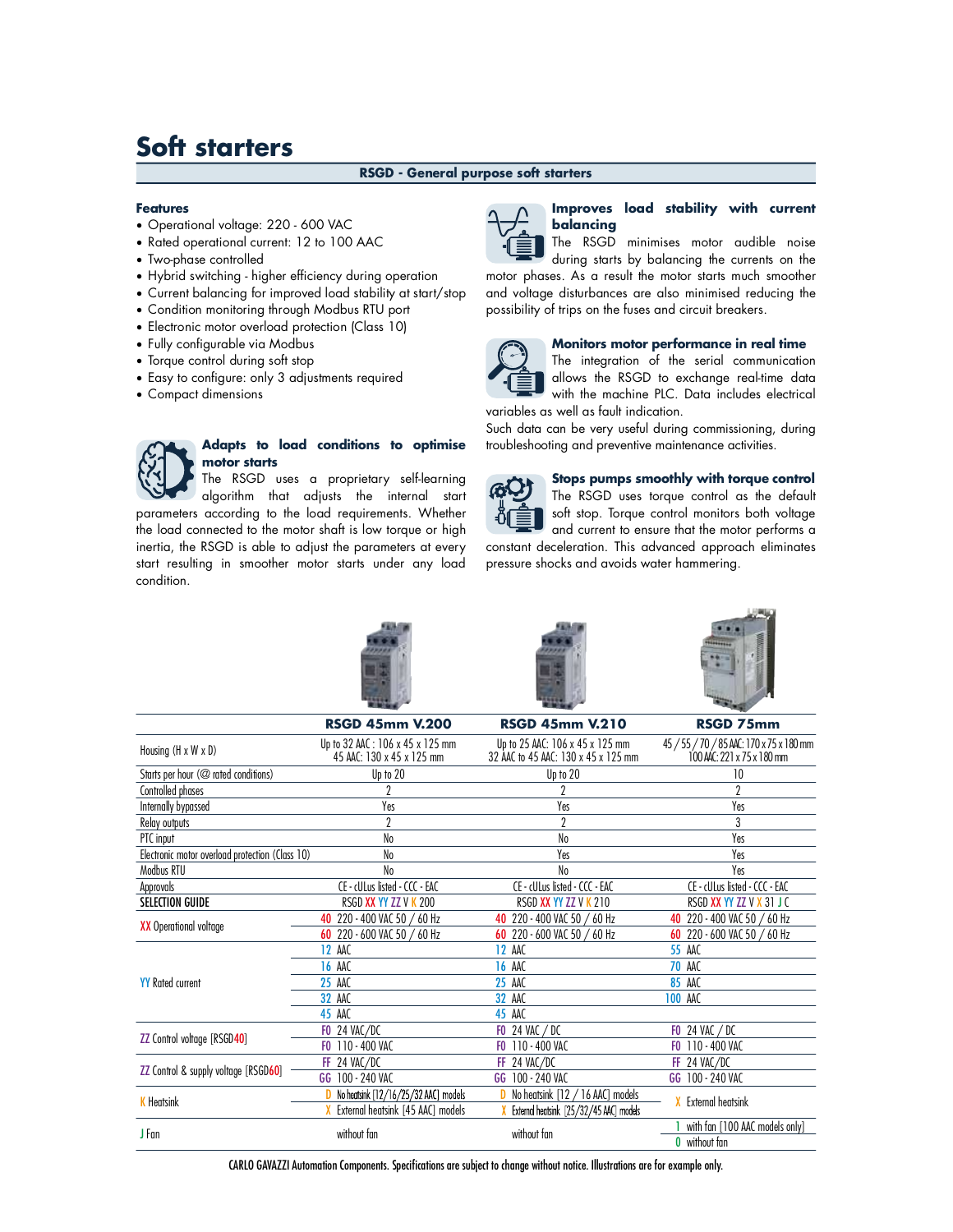# Soft starters

### RGTS, RSBS, HDMS - 1 phase soft starters

### Features

- Operational voltage: Up to 230 VAC
- Rated operational current: 12 37 AAC<br>• RGTS: Fully solid state
- 
- RSBS/HDMS: Hybrid switching higher efficiency during operation
- HDMS: Condition monitoring through Modbus RTU port HDMS: Faster troubleshooting with NFC technology
- 
- Easy to configure
- Compact dimensions



## A complete line of single phase soft starters

Carlo Gavazzi provides a wide range of single phase soft starters suitable for different motor types. The RGTS is suitable for permanent split capacitor

(PSC) motors such as centrifugal pumps and ventilators. The RSBS is suitable for capacitor start motors including CSIR and CSCR type motors typically used in refrigeration and heat pump applications. The HDMS is suitable for CSCR motors primarily scroll compressors and submersible pumps as well as PSC motors with a starting time up to 1 sec.



### Quick commissioning

HDMS and RSBS do not require any user adjustments. The control algorithm automatically adjusts the starting torque required by the compressor. This results in a tamper-free design and faster commissioning. The

RGTS is a more basic soft starter and requires user adjustment for initial torque and ramp-up time. In the case of the RGTS, the ramp-up time can be extended to 5 sec.



### Continuously adjusts to load requirements

Compressors starting conditions change with every start. Thanks to its advanced algorithm, the HDMS automatically adjusts its internal parameters at every start to adjust to the variable starting conditions.



### Identify deviations in the compressor performance

Compressor malfunctions can be detected through monitoring of specific electrical variables. The HDMS has a native Modbus RTU serial port for real-time data exchange with the PLC. Data such as current consumption and power factor can highlight problems on the compressor in real-time.



| COCK Type molors typically used in reingeration and near<br>pump applications. The HDMS is suitable for CSCR motors<br>primarily scroll compressors and submersible pumps as well<br>as PSC motors with a starting time up to 1 sec. |                                  | in real-time.                      | There is a number reduced in the serior port for real-fifted data<br>exchange with the PLC. Data such as current consumption<br>and power factor can highlight problems on the compressor |
|--------------------------------------------------------------------------------------------------------------------------------------------------------------------------------------------------------------------------------------|----------------------------------|------------------------------------|-------------------------------------------------------------------------------------------------------------------------------------------------------------------------------------------|
|                                                                                                                                                                                                                                      |                                  |                                    |                                                                                                                                                                                           |
|                                                                                                                                                                                                                                      | <b>RGTS</b>                      | <b>RSBS Gen 3</b>                  | <b>HDMS</b>                                                                                                                                                                               |
| Housing (H x W x D)                                                                                                                                                                                                                  | 100.4 x 54 x 113 mm              | 81.4 x 135 x 70.6 mm               | 85.6 x 153 x 86.7 mm                                                                                                                                                                      |
| Starts per hour (@ rated conditions)                                                                                                                                                                                                 | 10                               | 10                                 | 10                                                                                                                                                                                        |
| Controlled phases                                                                                                                                                                                                                    |                                  |                                    |                                                                                                                                                                                           |
| Internally bypassed                                                                                                                                                                                                                  | No                               | Yes                                | Yes                                                                                                                                                                                       |
| Relay outputs                                                                                                                                                                                                                        | 0                                |                                    | 2 (configurable)                                                                                                                                                                          |
| PTC input                                                                                                                                                                                                                            | No                               | No                                 | Yes                                                                                                                                                                                       |
| Electronic motor overload protection (Class 10)                                                                                                                                                                                      | No                               | <b>No</b>                          | Yes                                                                                                                                                                                       |
| Modbus RTU                                                                                                                                                                                                                           | No                               | No                                 | Yes                                                                                                                                                                                       |
| Approvals                                                                                                                                                                                                                            | CE - cULus listed                | CE - cULus listed - EAC            | CE - cULus listed                                                                                                                                                                         |
| <b>SELECTION GUIDE</b>                                                                                                                                                                                                               | RGTS XX YY ZZ VOO                | RSBS XX YY ZZ V23 C KK HP          | HDMS XX YY ZZ V 2 KK                                                                                                                                                                      |
| <b>XX</b> Operational voltage                                                                                                                                                                                                        | 24 100 - 240 VAC 50 / 60 Hz      | 23 230 VAC 50 / 60 Hz              | 23 110 - 230 VAC 50 / 60 Hz                                                                                                                                                               |
|                                                                                                                                                                                                                                      | <b>12 AAC</b>                    | <b>32 AAC</b>                      | <b>12 AAC</b>                                                                                                                                                                             |
| <b>YY Rated current</b>                                                                                                                                                                                                              | <b>16 AAC</b>                    |                                    | <b>25 AAC</b>                                                                                                                                                                             |
|                                                                                                                                                                                                                                      | <b>25 AAC</b>                    |                                    | <b>32 AAC</b>                                                                                                                                                                             |
|                                                                                                                                                                                                                                      |                                  |                                    | 37 AAC                                                                                                                                                                                    |
| <b>ZZ</b> Control voltage                                                                                                                                                                                                            |                                  | A2 230 VAC                         | GO 110 - 230 VAC                                                                                                                                                                          |
| <b>ZZ</b> Supply voltage                                                                                                                                                                                                             | OF 24 VAC/DC<br>0G 100 - 240 VAC | Internally supplied                | Internally supplied                                                                                                                                                                       |
|                                                                                                                                                                                                                                      |                                  | 00 External start capacitor        | 20 Panel mount                                                                                                                                                                            |
| <b>KK</b> Versions                                                                                                                                                                                                                   |                                  | 10 100 µF internal start capacitor | 21 DIN rail mount                                                                                                                                                                         |
|                                                                                                                                                                                                                                      |                                  | 17 170 µF internal start capacitor | 20C Panel mount + Modbus                                                                                                                                                                  |
|                                                                                                                                                                                                                                      |                                  | 24 240 µF internal start capacitor | 21C DIN rail mount + Modbus                                                                                                                                                               |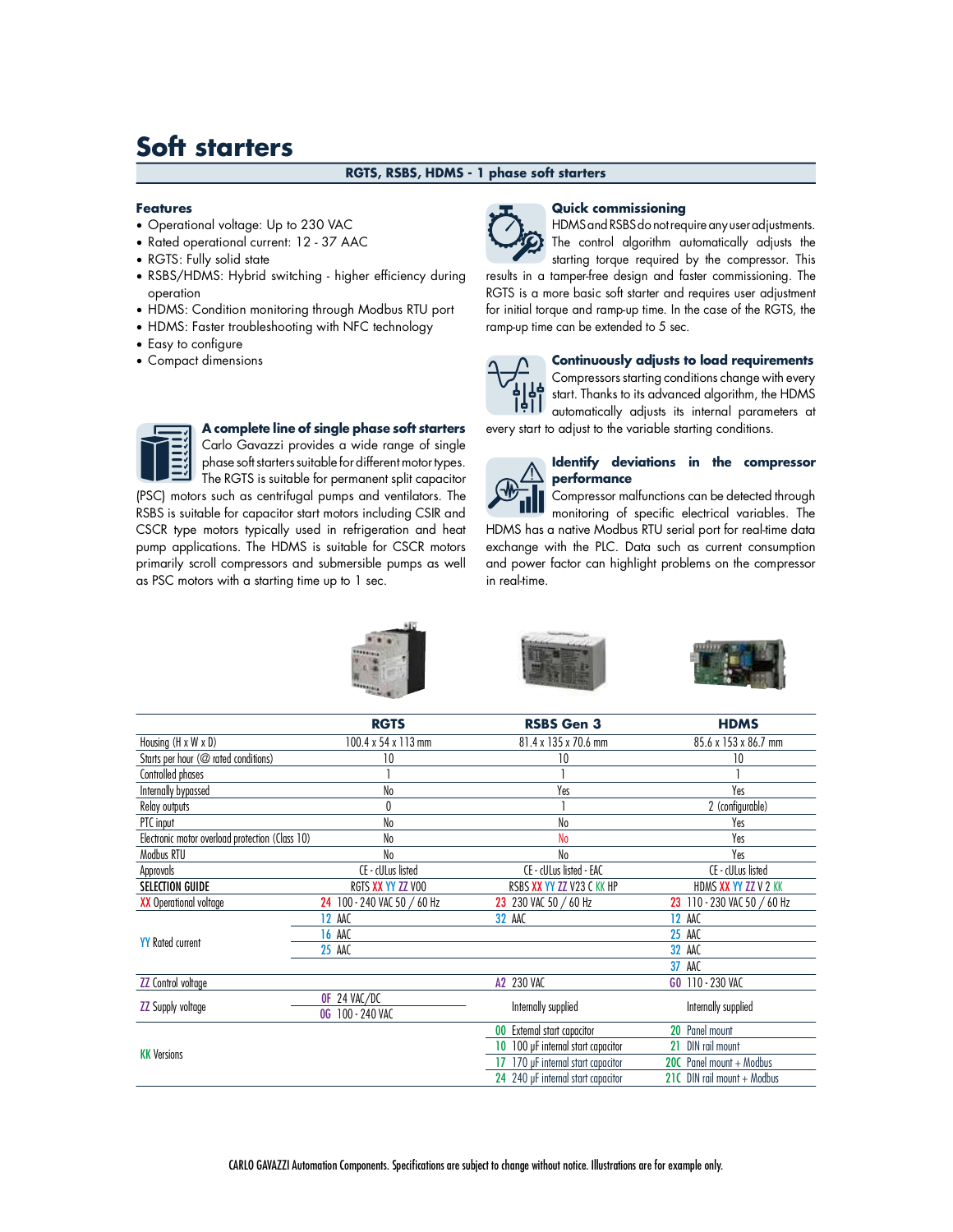

# Soft starters

### RSBD, RSBT - 3 phase scroll compressor soft starters

### Features

- Operational voltage: Up to 600 VAC
- Rated operational current: 12 95 AAC
- Patented self-learning algorithm
- Hybrid switching higher efficiency during operation
- Two- and three-phase controlled versions
- No user adjustments required
- Condition monitoring through Modbus RTU port
- Compact dimensions



### Plug and play soft starters

The RSBD and RSBT soft starters are designed specifically for OEMs. They do not require any user adjustments for an error-free and fast



### Optimised starts under all starting conditions

The self-learning algorithm is also implemented in both the RSBD and RSBT soft starters. This functionality allows the soft starters to dynamically change the start-up parameters to provide the optimal torque to start the compressor even under high differential starting pressures.



### Specifcally designed for scroll compressors

The RSBD and RSBT soft starters are tailored for scroll compressor applications. The ramp-up

time is internally limited to a maximum of 1 second to comply with scroll compressor manufacturers recommendations. Built-in monitoring functions provide additional protection to the compressor in case of abnormal operating conditions.



### Minimise load vibrations and eliminate light flickering

Another essential benefit of the RSBD and RSBT soft starters is that of current reduction. With the RSBD, typically the current reduction vs DOL is in the region of 40% and that of the RSBT can be up to 60%. The lower starting current results in lower voltage network disturbances and lower maintenance costs.

| three is imeritally immed to a maximum of T second to comply<br>with scroll compressor manufacturers recommendations.<br>Built-in monitoring functions provide additional protection to<br>the compressor in case of abnormal operating conditions. |                           |                                                        | KODD, Typically file correll reduction vs DOL is in the region<br>of 40% and that of the RSBT can be up to 60%. The lower<br>starting current results in lower voltage network disturbances<br>and lower maintenance costs. |                               |
|-----------------------------------------------------------------------------------------------------------------------------------------------------------------------------------------------------------------------------------------------------|---------------------------|--------------------------------------------------------|-----------------------------------------------------------------------------------------------------------------------------------------------------------------------------------------------------------------------------|-------------------------------|
|                                                                                                                                                                                                                                                     |                           |                                                        |                                                                                                                                                                                                                             |                               |
|                                                                                                                                                                                                                                                     | RSBD 45 mm                | RSBD 75 mm                                             | RSBT 45 mm                                                                                                                                                                                                                  | <b>RSBT 120 mm</b>            |
| Housing $(H \times W \times D)$                                                                                                                                                                                                                     | 125 x 45 x 106 mm         | 170 x 75 x 150mm                                       | V11:125 x 45 x 81 mm<br>V21/VC1:125 x 45 x 103.5 mm                                                                                                                                                                         | 170 x 120 x 150 mm            |
| Starts per hour (@ rated conditions)                                                                                                                                                                                                                | 12                        | 12                                                     | 12                                                                                                                                                                                                                          | 12                            |
| Controlled phases                                                                                                                                                                                                                                   | $\overline{2}$            | $\overline{2}$                                         | 3                                                                                                                                                                                                                           | 3                             |
| Internally bypassed                                                                                                                                                                                                                                 | Yes                       | Yes                                                    | Yes                                                                                                                                                                                                                         | Yes                           |
| Relay outputs                                                                                                                                                                                                                                       | $\gamma$                  | 3                                                      | 1 (Option)                                                                                                                                                                                                                  | $\overline{2}$                |
| PTC input                                                                                                                                                                                                                                           | N <sub>0</sub>            | No                                                     | No                                                                                                                                                                                                                          | No                            |
| Electronic motor overload protection (Class 10)                                                                                                                                                                                                     | N <sub>0</sub>            | No                                                     | No                                                                                                                                                                                                                          | No                            |
| Modbus RTU                                                                                                                                                                                                                                          | No                        | No                                                     | Option                                                                                                                                                                                                                      | Option                        |
| Approvals                                                                                                                                                                                                                                           | CE - cULus listed - EAC   | CE - cULus listed - EAC                                | CE - cULus listed - CCC - EAC                                                                                                                                                                                               | CE - cULus listed - CCC - EAC |
| SELECTION GUIDE                                                                                                                                                                                                                                     | RSBD XX YY ZZ V61HP       | RSBD XX YY ZZ V61HP                                    | RSBT XX YY ZZ V KK HP                                                                                                                                                                                                       | RSBT XX YY ZZ V K             |
| <b>XX</b> Operational voltage                                                                                                                                                                                                                       | 40 220 - 400 VAC 50/60 Hz | 40 220 - 400 VAC 50/60 Hz<br>60 220 - 600 VAC 50/60 Hz | 40 220 - 400 VAC 50/60 Hz                                                                                                                                                                                                   | 48 220 - 480 VAC 50/60Hz      |
|                                                                                                                                                                                                                                                     | 12 AAC                    | <b>55 AAC</b>                                          | <b>16 AAC</b>                                                                                                                                                                                                               | <b>55 AAC</b>                 |
|                                                                                                                                                                                                                                                     | <b>16 AAC</b>             | <b>70 AAC</b>                                          | <b>25 AAC</b>                                                                                                                                                                                                               | <b>70 AAC</b>                 |
| <b>YY</b> Rated operational current                                                                                                                                                                                                                 | <b>25 AAC</b>             | <b>95 AAC</b>                                          | <b>32 AAC</b>                                                                                                                                                                                                               | <b>95 AAC</b>                 |
|                                                                                                                                                                                                                                                     | <b>32 AAC</b>             |                                                        |                                                                                                                                                                                                                             |                               |
|                                                                                                                                                                                                                                                     | <b>37 AAC</b>             |                                                        |                                                                                                                                                                                                                             |                               |
|                                                                                                                                                                                                                                                     | E 110 - 400 VAC           | E 110 - 400 VAC                                        | E 110 - 400 VAC                                                                                                                                                                                                             | $C$ 24 VAC/DC                 |
| <b>ZZ Control voltage</b>                                                                                                                                                                                                                           | <b>F 24 VAC / DC</b>      | <b>F24 VAC /DC</b>                                     | $F$ 24 VAC $/DC$                                                                                                                                                                                                            | & 110 - 400 VAC               |
| <b>ZZ</b> Supply voltage                                                                                                                                                                                                                            |                           | FF 24 VAC $/$ DC (with $60$ only)<br>GG 100 - 240 VAC  |                                                                                                                                                                                                                             |                               |
|                                                                                                                                                                                                                                                     |                           |                                                        | 11 No relay output                                                                                                                                                                                                          | <b>O</b> Standard version     |
| <b>KK Versions</b>                                                                                                                                                                                                                                  |                           |                                                        | 21 Relay output                                                                                                                                                                                                             |                               |
|                                                                                                                                                                                                                                                     |                           |                                                        | <b>C1 Modbus RTU</b>                                                                                                                                                                                                        | <b>C</b> Modbus RTU           |